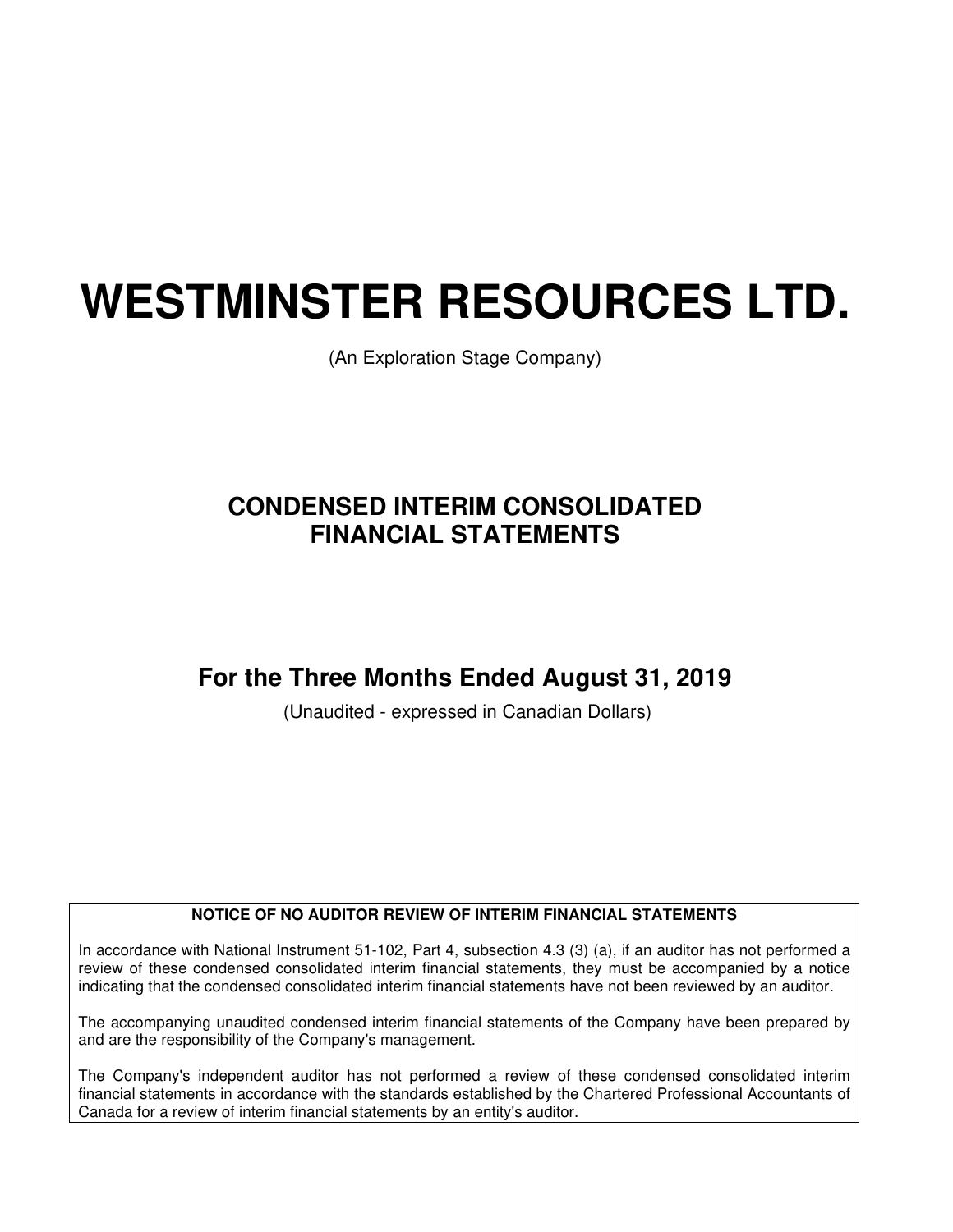## **Condensed Interim Consolidated Statements of Financial Position**

(Expressed in Canadian Dollars – Unaudited)

|                                            |               | <b>August 31, 2019</b> | May 31, 2019    |
|--------------------------------------------|---------------|------------------------|-----------------|
| <b>Assets</b>                              |               |                        |                 |
| <b>Current</b>                             |               |                        |                 |
| Cash                                       | \$            | 17,195                 | \$<br>9,719     |
| Accounts receivable (Note 6)               |               | 155,513                | 153,901         |
| Prepaid expenses                           |               |                        | 750             |
|                                            |               | 172,708                | 164,370         |
| <b>Non-Current</b>                         |               |                        |                 |
| Deposits                                   |               | 28,843                 | 28,843          |
| Capital assets (Note 7)                    |               | 248,829                | 16,672          |
| Exploration and evaluation assets (Note 4) |               | 3,186,339              | 3,159,833       |
|                                            | $\mathsf{\$}$ | 3,636,719              | \$<br>3,369,718 |
|                                            |               |                        |                 |
| Liabilities and shareholders' equity       |               |                        |                 |
| <b>Current liabilities</b>                 |               |                        |                 |
| Accounts payable (Note 6)                  | \$            | 493,279                | \$<br>442,988   |
| Accrued liabilities (Note 6)               |               | 850,619                | 603,013         |
| Short-term borrowing (Note 9)              |               | 59,866                 |                 |
|                                            |               | 1,403,764              | 1,046,001       |
| Long term lease (Note 8)                   |               | 73,251                 |                 |
|                                            |               | 1,477,015              | 1,046,001       |
|                                            |               |                        |                 |
| <b>Shareholders' equity</b>                |               |                        |                 |
| Share Capital (Note 5)                     |               | 22,506,606             | 22,506,606      |
| Reserves (Note 5)                          |               | 2,289,468              | 2,289,468       |
| Deficit                                    |               | (22, 636, 370)         | (22, 472, 357)  |
|                                            |               | 2,159,704              | 2,323,717       |
|                                            | \$            | 3,636,719              | \$<br>3,369,718 |

**Going Concern – Note 1** 

Approved on behalf of the Board of Directors:

Signed "Daniel Maarsman" , Director Signed "Jason Cubitt", Director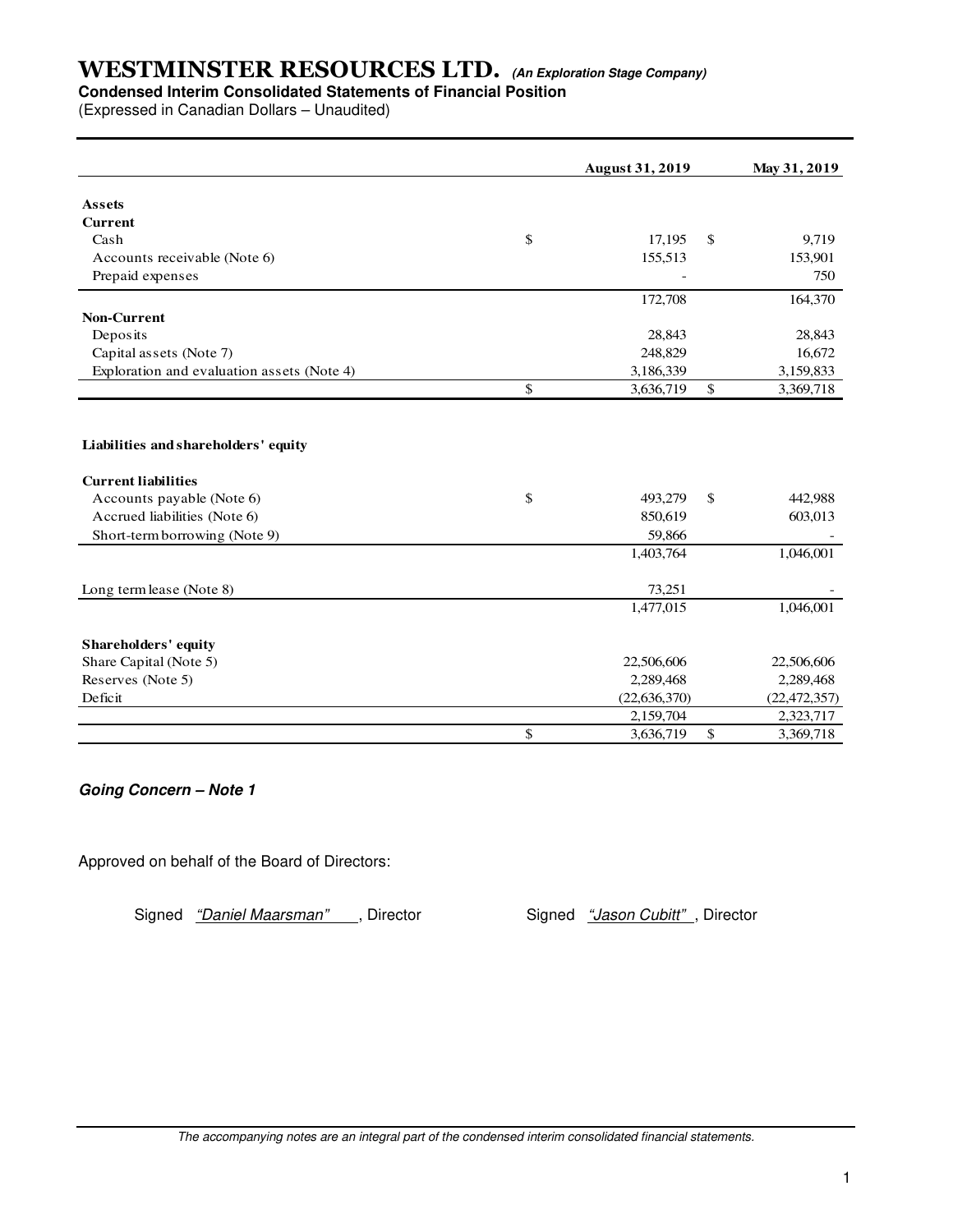## **WESTMINSTER RESOURCES LTD. (An Exploration Stage Company) Condensed Interim Consolidated Statements of Loss and Comprehensive Loss**

(Expressed in Canadian Dollars – Unaudited)

|                                          | <b>Three Months Ended</b> |            |
|------------------------------------------|---------------------------|------------|
|                                          | August 31,                |            |
|                                          | 2019                      | 2018       |
| <b>Expenses</b>                          |                           |            |
| Consulting fees                          | \$<br>98,248<br>\$        | 161,748    |
| Management fees                          | 30,000                    | 30,000     |
| Office                                   | 8,778                     | 17,826     |
| Rent                                     |                           | 41,719     |
| Accounting, audit and legal              | 1,600                     | 9,016      |
| Regulatory and filing fees               | 8,944                     | 2,787      |
| Travel and entertainment                 |                           | 15,605     |
| Bank charges and interest                | 79                        | 532        |
| Conferences and investor relations       |                           | 927        |
| Amortization                             | 35,781                    | 1,140      |
| Operating loss                           | (183, 430)                | (281,300)  |
| Other income (expenses)                  |                           |            |
| Foreign exchange loss                    | (15,915)                  | (8,129)    |
| Sublease office rent income              | 40,993                    | 30,115     |
| Accretion of office lease liability      | (5,661)                   |            |
| Interest income                          |                           | 202        |
| Total loss and comprehensive loss        | \$<br>$(164, 013)$ \$     | (259, 112) |
| Loss per common share, basic and diluted | \$<br>$(0.02)$ \$         | (0.05)     |
| Weighted average number of common        |                           |            |
| shares outstanding                       | 9,454,099                 | 5,064,099  |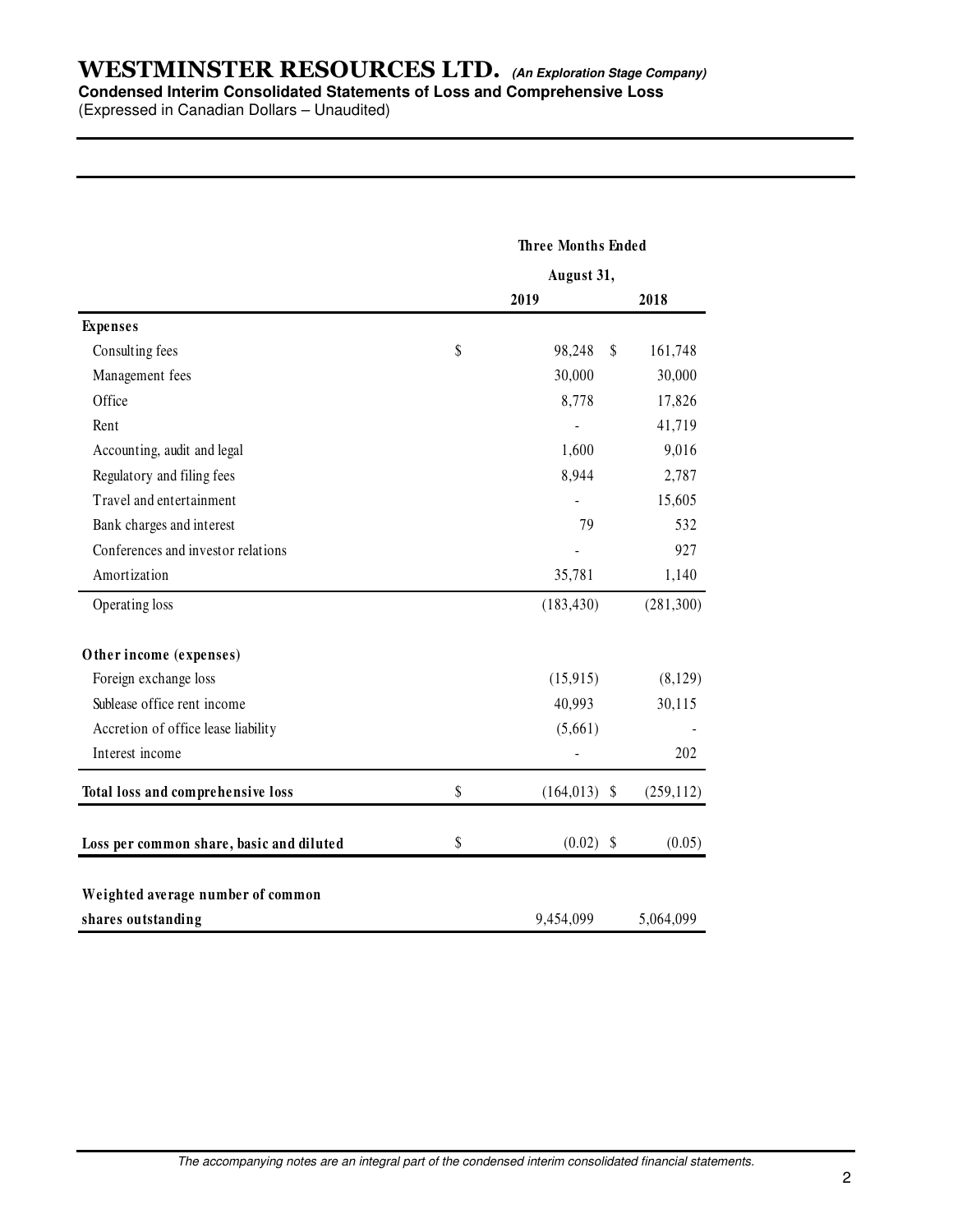#### **Condensed Interim Consolidated Statements of Changes in Shareholders' Equity**

(Expressed in Canadian Dollars – Unaudited)

|                                                | <b>Share Capital</b> |      |               |  |           |   |                     | <b>Total</b><br>shareholder's |  |
|------------------------------------------------|----------------------|------|---------------|--|-----------|---|---------------------|-------------------------------|--|
|                                                | <b>Number</b>        |      | Amount        |  | Reserves  |   | <b>Deficit</b>      | equity                        |  |
| <b>Balance - May 31, 2018</b>                  | 5,064,099            | - \$ | 19,843,106 \$ |  | 2,289,468 |   | $(19,732,716)$ \$   | 2,399,858                     |  |
| Net loss and comprehensive loss for the period |                      |      |               |  |           |   | (259, 112)          | (259, 112)                    |  |
| Balance - August 31, 2018                      | 5,064,099            |      | 19,843,106    |  | 2,289,468 |   | $(19,991,828)$ \$   | 2,140,746                     |  |
| <b>Balance - May 31, 2019</b>                  | 9,454,099            | - \$ | 22,506,606 \$ |  | 2,289,468 | S | $(22, 472, 357)$ \$ | 2,323,717                     |  |
| Net loss and comprehensive loss for the period |                      |      |               |  |           |   | (164,013)           | (164, 013)                    |  |
| Balance - August 31, 2019                      | 9,454,099            |      | 22,506,606    |  | 2,289,468 |   | $(22, 636, 370)$ \$ | 2,159,704                     |  |

The accompanying notes are an integral part of the condensed interim consolidated financial statements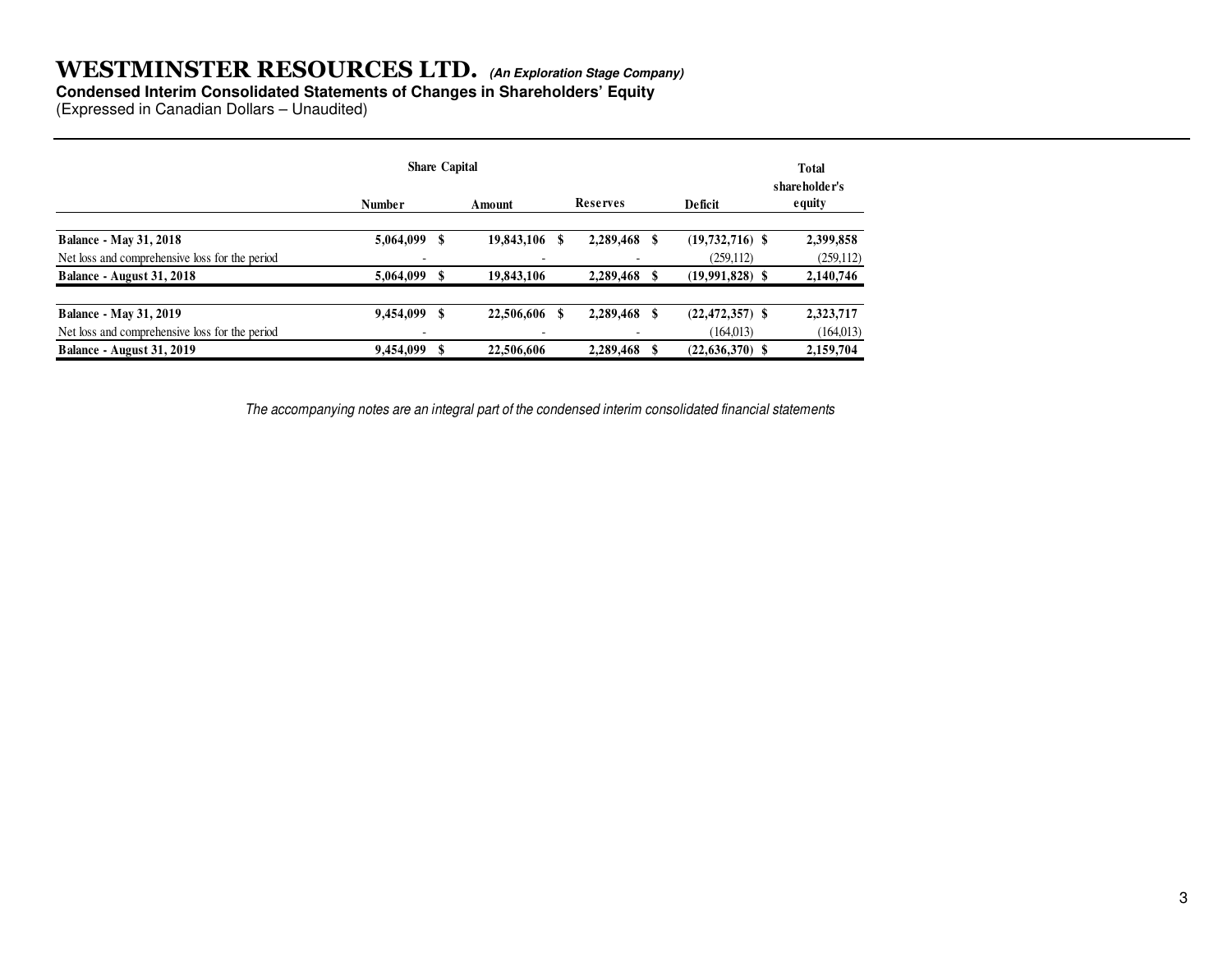### **Condensed Interim Consolidated Statement of Cash Flows**

(Expressed in Canadian Dollars – Unaudited)

|                                                                        | <b>For the Three Months Ended</b> |                       |  |
|------------------------------------------------------------------------|-----------------------------------|-----------------------|--|
|                                                                        | <b>August 31 2019</b>             | <b>August 31 2018</b> |  |
| Cash flows from operating activities                                   |                                   |                       |  |
| Loss for the period                                                    | \$<br>$(164,013)$ \$              | (259, 112)            |  |
| Items not affecting cash:                                              |                                   |                       |  |
| Amortization                                                           | 35,781                            | 1,140                 |  |
| Accretion of office lease liability                                    | 5,661                             |                       |  |
| Changes in non-cash working capital items:                             |                                   |                       |  |
| Decrease in receivables                                                | (1,612)                           | (15,269)              |  |
| Decrease/(Increase) in prepaid expenses and deposits                   | 750                               | (8,354)               |  |
| Increase in accounts payable/accrued liabilities/short-term borrowings | 198,957                           | 72,200                |  |
| Net cash provided by operating activities                              | 75,524                            | (209, 395)            |  |
| Cash flows from investing activities                                   |                                   |                       |  |
| Lease payments                                                         | (41, 542)                         |                       |  |
| Exploration and evaluation assets                                      | (26,506)                          | (190, 403)            |  |
| Net cash provided by investing activities                              | (68,048)                          | (190, 403)            |  |
| Cash flows from financing activities                                   |                                   |                       |  |
| Net cash provided by financing activities                              |                                   |                       |  |
| Net change in cash for the period                                      | 7,476                             | (399, 798)            |  |
| Cash - beginning of the period                                         | 9,719                             | 486,879               |  |
| Cash - end of the period                                               | \$<br>\$<br>17,195                | 87,081                |  |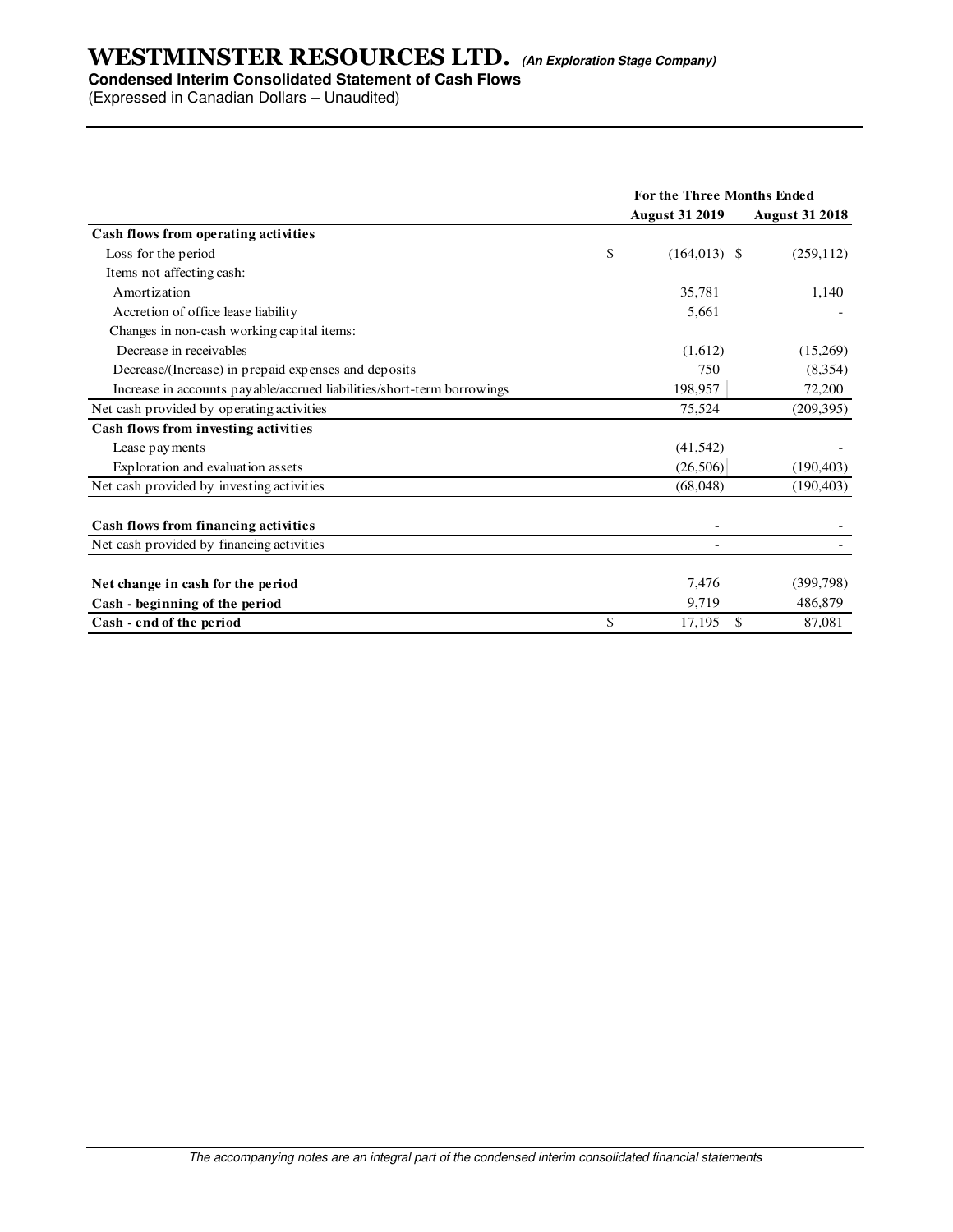For the three months ended August 31, 2019 (Expressed in Canadian Dollars – Unaudited)

#### **1. Nature of Operations and Going Concern**

Westminster Resources Ltd. (an Exploration Stage Company) was incorporated under the Business Corporations Act of British Columbia, Canada on December 1, 2005 and maintains its corporate head office at Suite 1100 - 595 Howe Street, Vancouver, British Columbia, V6C 2T5. The Company's common shares are listed on the TSX Venture Exchange (TSX.V: WMR) in Canada. Westminster Resources Ltd. and its subsidiaries (collectively referred to as the "Company" or "Westminster") are principally engaged in the acquisition, exploration, and development of mineral properties as described herein.

These condensed interim consolidated financial statements have been prepared on a going concern basis, which presumes the realization of assets and discharge of liabilities in the normal course of business for the foreseeable future. However, there are factors that management has identified that may cast significant doubt on the entities ability to continue as a going concern.

For the three months ended August 31, 2019, the Company reported a net loss of \$164,013 (2018 – \$259,112) and an accumulated deficit of \$22,636,370 (May 31, 2019 - \$22,472,357). As at August 31, 2019, the Company had negative working capital of \$1,231,056 (May 31, 2019 – \$881,631). The Company has no source of operating cash flow and relies on issuances of equity to finance operations, including exploration of its exploration and evaluation ("E&E") assets.

The ability of the Company to continue as a going concern and meet its commitments as they become due, including completion of the acquisition, exploration and development of its E&E assets, is dependent on the Company's ability to obtain the necessary financing. Management is planning to raise additional capital to finance operations and expected growth, if necessary, or alternatively to dispose of its interests in certain properties. The outcome of these matters cannot be predicted at this time. If the Company is unable to obtain additional financing, the Company may be unable to continue as a going concern.

The business of mining exploration involves a high degree of risk and there is no assurance that current exploration projects will result in future profitable mining operations. The Company has significant cash requirements to meet its administrative overhead, pay its liabilities and maintain its E&E assets. The recoverability of amounts shown for E&E assets is dependent on several factors. These include the discovery of economically recoverable reserves, the ability of the Company to obtain the necessary financing to complete the development of these properties and future profitable production or proceeds from disposition of E&E assets.

These condensed consolidated interim financial statements have been prepared in accordance with International Financial Reporting Standards ("IFRS") applicable to a going concern. Accordingly, they do not give effect to adjustments that may be necessary should the Company be unable to continue as a going concern, and therefore, be required to realize its assets and liquidate its liabilities and commitments in other than the normal course of business.

#### **2. Basis of Presentation and Statement of Compliance**

These unaudited condensed interim consolidated financial statements have been prepared in accordance with IFRS applicable to the preparation of interim financial statements, including International Accounting Standards 34, Interim Financial Reporting, as issued by the International Accounting Standards Board ("IASB"). The accounting policies applied in the preparation of these unaudited condensed interim consolidated financial statements are consistent with those applied and disclosed in the Company's audited consolidated financial statements for the year ended May 31, 2019, except as noted below. These unaudited condensed interim financial statements should be read in conjunction with the Company's audited consolidated financial statements for the year ended May 31, 2019, which have been prepared in accordance with IFRS as issued by the IASB.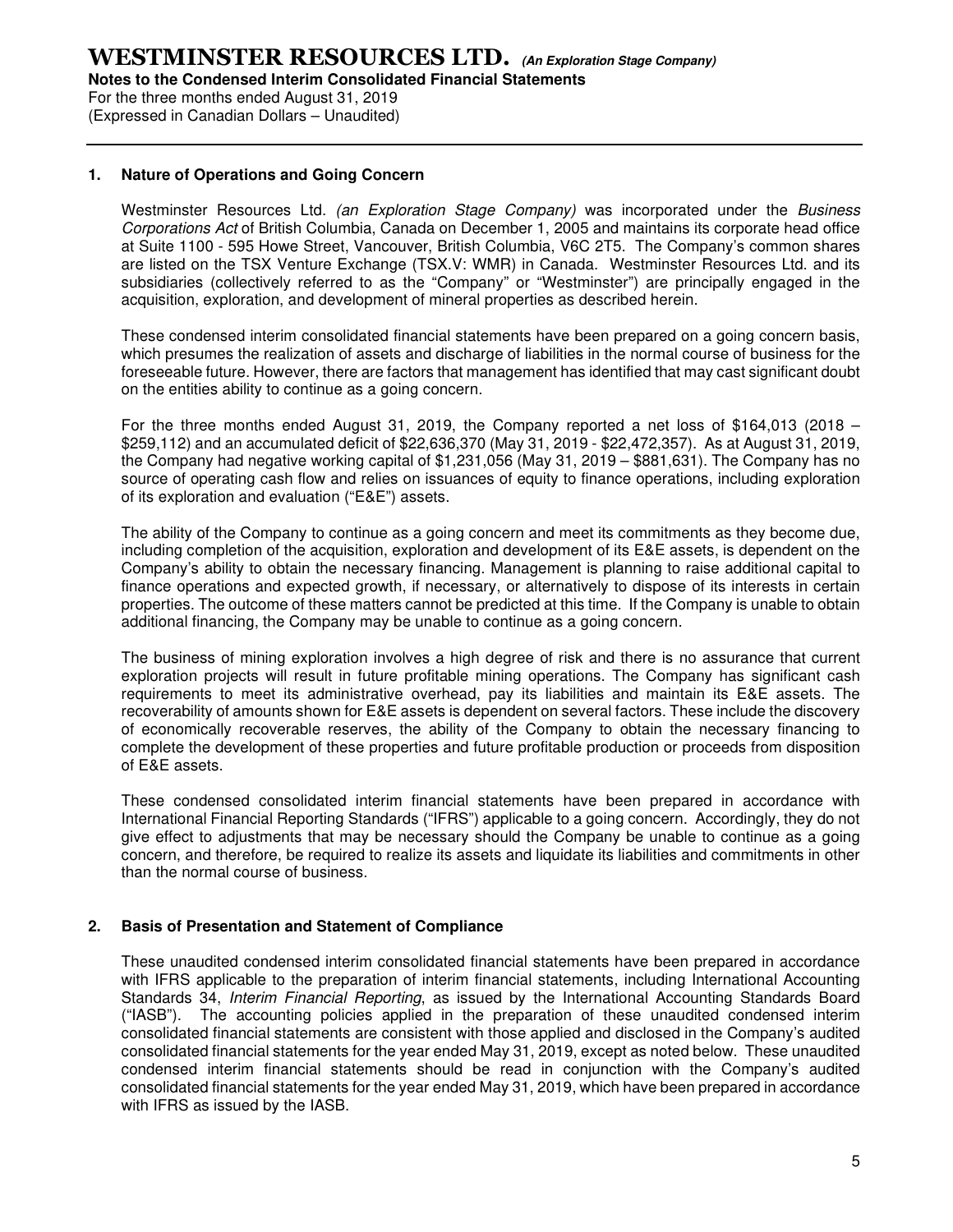**Notes to the Condensed Interim Consolidated Financial Statements** 

For the three months ended August 31, 2019 (Expressed in Canadian Dollars – Unaudited)

#### **2. Statement of Compliance and Basis of Presentation** - continued

These condensed interim consolidated financial statements were authorized for issue by the Company's Board of Directors on October 30, 2019.

The preparation of financial statements requires the use of certain critical accounting estimates. It also requires management to exercise judgement in applying the Company's accounting policies. The significant accounting judgements, estimates and assumptions in the preparation of these condensed interim consolidated financial statements are consistent with those applied and disclosed in Note 2 of the Company's audited financial statements as at and for the year ended May 31, 2019.

These unaudited condensed interim consolidated financial statements include the accounts of the Company and its wholly-owned integrated subsidiaries, Minera Westminster, S.A. de C.V. ("Minera Westminster") and Servicios Westminster, S.A. de C.V. ("Servicios Westminster") and Westminster Peru SAC. All significant inter-company balances and transactions have been eliminated upon consolidation.

#### **3. New Standards and Interpretations**

#### IFRS 16 Leases

IFRS 16 Leases establishes a comprehensive framework for recognition, measurement and classification of leases and requires lessees to recognize assets and liabilities for most leases. It has replaced IAS 17 Leases. The Company has adopted IFRS 16 retrospectively from June 1, 2019 and has not stated comparatives for prior periods, as permitted under the transitional provisions in the standard. The reclassifications and adjustments arising from the new leasing rules are recognized on the opening statement of financial position on June 1, 2019. The Company recognized an office lease on that date as a \$267,938 right-of-use asset and a corresponding liability of the same amount.

On adoption of IFRS 16, the Company recognized a lease liability for a lease that had previously been classified as an operating lease under IAS 17. The liability was measured at the present value of the remaining lease payments, discounted using the Company's incremental borrowing rate. The associated right-of-use assets were measured at an amount equal to the lease liability. The lease asset recognized is presented in Note 7 and the corresponding liability is presented in Note 8.

The following is the accounting policy that has been amended as a result of adoption of IFRS 16:

#### Leases

Upon lease commencement, the Company recognizes a right-of-use asset, which is initially measured at the amount of the lease liability plus any direct costs incurred, which is then amortized over the life of the lease on a straight-line basis. The lease liability is initially measured at the present value of the lease payments payable over the lease term. Payments against the lease are then offset against the lease liability. The lease liability and right-of-use asset are subsequently remeasured to reflect changes to the terms of the lease. Assets and liabilities are recognized for all leases unless the lease term is twelve months or less or the underlying asset has a low value.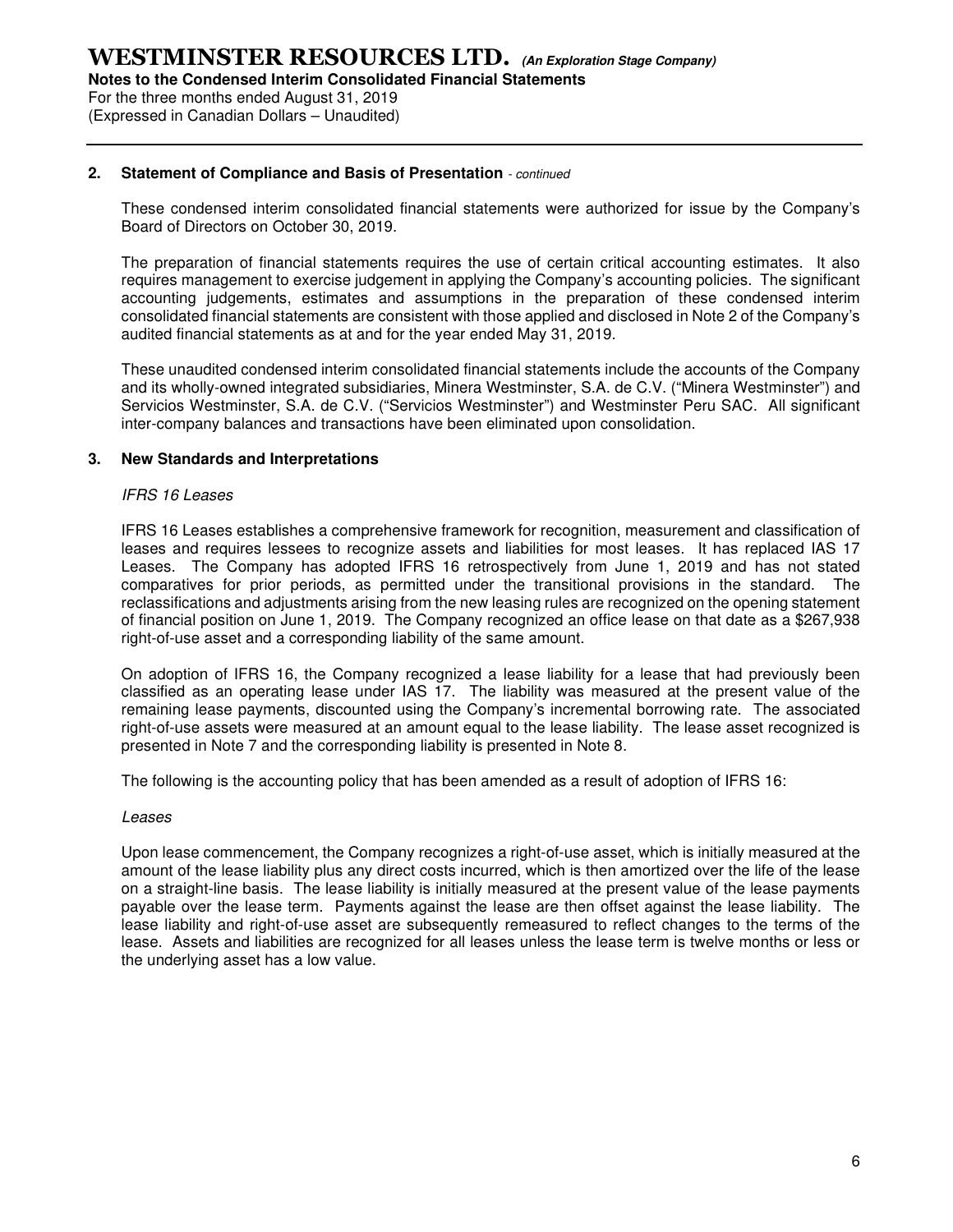**Notes to the Condensed Interim Consolidated Financial Statements** 

For the three months ended August 31, 2019

(Expressed in Canadian Dollars – Unaudited)

#### **4. Exploration and Evaluation Assets**

The Company's interests in exploration and evaluation assets are located in Sonora, Mexico, Peru and Saskatchewan, Canada. The following table outlines the expenditures for the year ended May 31, 2019 and the ending balance as at August 31, 2019:

|                                     | Balance as at            |                          | Balance as at     |                                     | Balance as at            |
|-------------------------------------|--------------------------|--------------------------|-------------------|-------------------------------------|--------------------------|
|                                     | May 31, 2018             | Additions                | May 31, 2019      | Additions                           | August 31, 2019          |
| El Cobre Project, Sonora, Mexico:   |                          |                          |                   |                                     |                          |
| Acquisition costs                   | 151,731                  |                          | 151,731           |                                     | 151,731                  |
| Exploration expenditures            |                          |                          |                   |                                     |                          |
| Property maintenance                | 396,562                  | 24,273                   | 420,835           |                                     | 420,835                  |
| Assays and reports                  | 109,514                  |                          | 109,514           |                                     | 109,514                  |
| Consulting and engineering          | 339,644                  | 15,000                   | 354,644           |                                     | 354,644                  |
| Drilling                            | 329,642                  |                          | 329,642           |                                     | 329,642                  |
| Field expenses                      | 672,809                  |                          | 672,809           |                                     | 672,809                  |
| Geology and geophysics              | 349,729                  |                          | 349,729           |                                     | 349,729                  |
| Travel                              | 82,946                   |                          | 82,946            |                                     | 82,946                   |
| Write-down                          | 794,070                  | (1,677,780)              | (2,471,850)       |                                     | (2,471,850)              |
|                                     | 1,638,507                | (1,638,507)              |                   |                                     |                          |
| <b>MER Project, NW Territories:</b> |                          |                          |                   |                                     |                          |
| Acquisition costs                   | 60,000                   |                          | 60,000            |                                     | 60,000                   |
| Exploration expenditures            |                          |                          |                   |                                     |                          |
| Assays and reports                  | 4,314                    |                          | 4,314             |                                     | 4,314                    |
| Write-down                          | 64,314                   |                          | (64, 314)         |                                     | (64, 314)                |
|                                     | $\overline{\phantom{a}}$ | $\overline{\phantom{a}}$ | $\qquad \qquad -$ |                                     | $\overline{\phantom{a}}$ |
| Ilo Norte/Ilo Este Project, Peru:   |                          |                          |                   |                                     |                          |
| Acquisition costs                   | 219,525                  | 2,872,779                | 3,092,304         | 26,506                              | 3,118,810                |
| Exploration expenditures            |                          |                          |                   |                                     |                          |
| Consulting and engineering          | 19,470                   | 62,160                   | 81,630            |                                     | 81,630                   |
| Write-down                          |                          | (84, 101)                | (84, 101)         |                                     | (84, 101)                |
|                                     | 238,995                  | 2,850,838                | 3,089,833         | 26,506                              | 3,116,339                |
| La Ronge, Saskatchewan:             |                          |                          |                   |                                     |                          |
| Acquisition costs                   | $\overline{\phantom{a}}$ | 70,000                   | 70,000            | $\qquad \qquad \blacksquare$        | 70,000                   |
|                                     |                          | 70,000                   | 70,000            |                                     | 70,000                   |
|                                     | \$<br>1,877,502          | \$1,282,331<br>\$        | 3,159,833<br>\$   | 26,506<br>$\boldsymbol{\mathsf{S}}$ | 3,186,339                |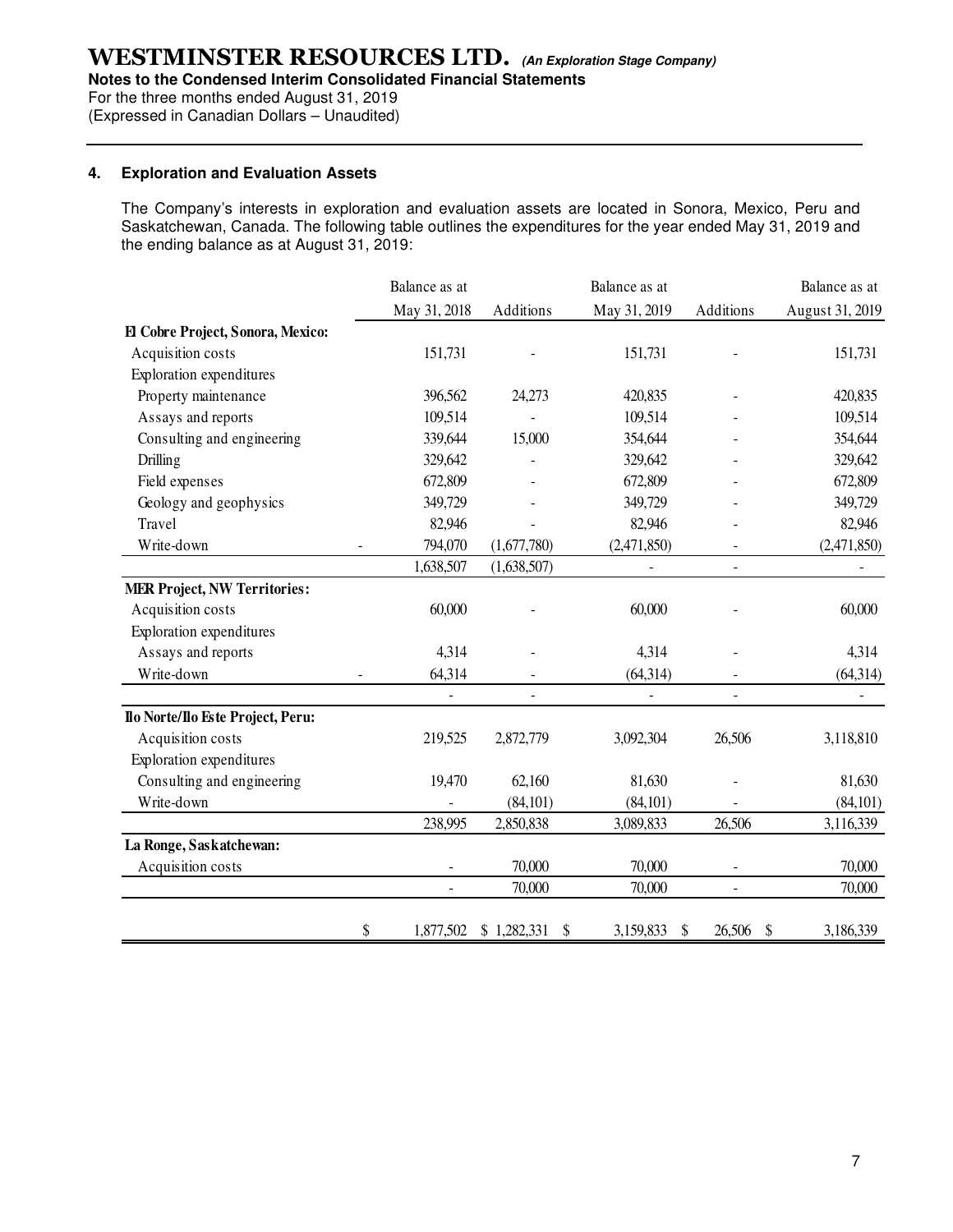For the three months ended August 31, 2019 (Expressed in Canadian Dollars – Unaudited)

#### **4. Exploration and Evaluation Assets** - continued

#### **El Cobre Project, Mexico**

The Company has assembled the El Cobre Project, which is located near Obregon in Sonora State, Mexico.

During the year ended May 31, 2019, the Company did not complete annual work assessments and therefore decided to write off all the carrying value of the claims of \$1,677,780.

During the year ended May 31, 2018, the Company did not renew certain claims and recorded a write down of \$794,070.

#### **Mer Lithium Project, NWT**

In July 2016 the Company acquired lithium claims in the Yellowknife Pegmatite Belt, located east of Yellowknife in the Northwest Territories of Canada. The purchase price was 10,000 shares of the Company (issued with a fair value of \$35,000) and \$25,000 cash (paid). During the year ended May 31, 2018, management decided to fully write down the Project as it is not planning to further exploration.

#### **Ilo Norte and Ilo Este, Peru**

The Company signed an agreement dated February 6, 2018 with Latin Resources Limited ("Latin") to acquire a 100% interest in a portfolio of concessions in southern Peru. This transaction closed in July 2018.

The consideration is as follows:

Upon signing of the sale agreement, the Company will issue to Latin a total of 3.8 million common shares of the Company (issued with a fair value of \$2,470,000), which will be placed in voluntary escrow and held until the concessions have been transferred to the Company or its subsidiary, but shall be released from escrow as follows:

- 200,000 shares will be released 6 months from the date of the sale agreement;
- 600,000 shares will be released 12 months from the date of the sale agreement; and
- 3,000,000 shares will be released 18 months from the date of the sale agreement.

Further consideration is as follows:

- A lump sum cash payment of US\$150,000 (\$189,525 paid) on the signing of the sale agreement; and
- A final payment of US\$100,000 (\$135,263 included in accrued liabilities) on the 12-month anniversary of the signing of the sale agreement.

The shares were issued on November 15, 2018.

In connection with the agreement, 190,000 shares with a fair value of \$123,500 were issued as finders fees on January 7, 2019 with a market value of \$123,500.

In September 2019, Latin extended the due date of the final payment of US\$100,000 to June 30, 2020.

During the year ended May 31, 2019, the Company did not renew certain claims and recorded a write down of \$84,801.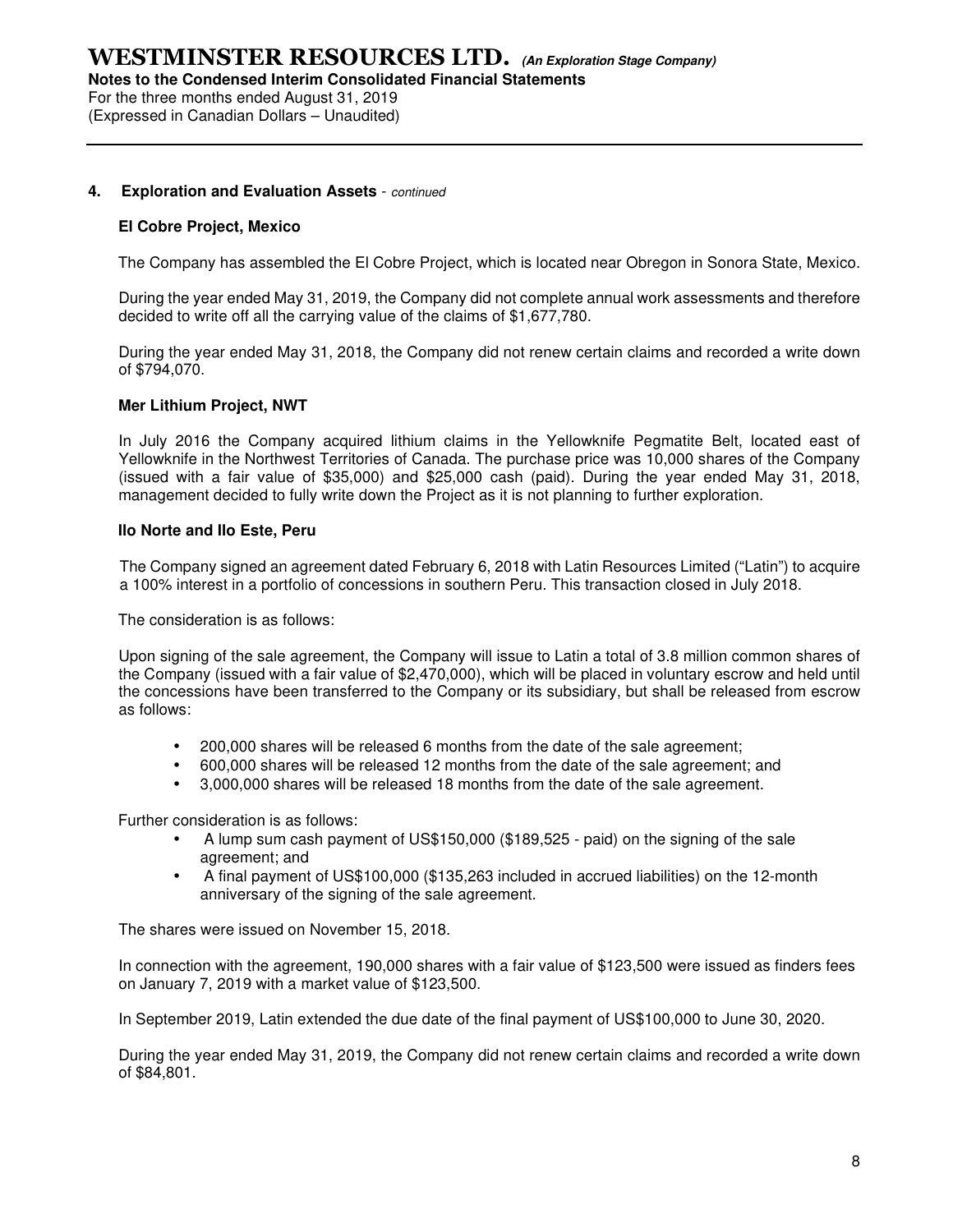**Notes to the Condensed Interim Consolidated Financial Statements** 

For the three months ended August 31, 2019

(Expressed in Canadian Dollars – Unaudited)

#### **4. Exploration and Evaluation Assets** - continued

On August 16, 2018, the Company entered into a Farm-In Agreement with AusQuest Limited ("AusQuest") pursuant to which AusQuest will complete 13,000 metres of drilling over 7.5 years to earn a 65% interest in 6 of the Peruvian copper claims acquired by the Company. AusQuest has the option to earn 75% by also completing a Pre-Feasibility Study covering these 6 claims. Terms of the agreement are as follows:

- 18-month Phase 1 program to identify drill targets;
- 3-year Phase 2 program of a minimum 3,000 metres of drilling to earn an initial 35% interest;
- 3-year Phase 3 program of a further 10,000 metres of drilling or US\$2.5 million of additional expenditures to achieve 65% interest; and
- Phase 4 PFS program to complete a Pre-Feasibility Study to achieve a 75% interest.

Once AusQuest has earned a 75% interest, it can offer to buy out the Company's remaining 25% interest (with a 2% NSR royalty) for fair market value.

#### **La Ronge, Saskatchewan**

On August 7, 2018, the Company entered into a Letter of Intent to acquire 2 claims in the La Ronge district of Saskatchewan. Terms of the acquisition include incurring exploration expenditures totaling \$400,000 over 3 years and issuing 800,000 shares in two equal tranches to earn an 80% interest in the property. The first 400,000 shares were issued on December 11, 2018 with a fair value of \$70,000.

#### **5. Share Capital and Reserves**

#### a) Authorized

The Company is authorized to issue an unlimited number of common shares without par value.

On August 29, 2019, the Company completed a 5 for 1 share consolidation. The Company's outstanding options and warrants were adjusted on the same basis (1 for 5) as the common shares, with proportionate adjustments being made to the exercise prices. All share, option and warrant information have been retrospectively adjusted to reflect the share consolidation.

b) Private Placements and Share Issuances

On June 16, 2017, the Company closed a private placement for 2,404,000 units at \$0.60 per unit for gross proceeds of \$1,425,400. Each unit is comprised of one common share and one common share purchase warrant exercisable at \$0.80 for five years. This placement was closed in two tranches, the first on May 25, 2017 in the amount of 1,630,000 units for \$978,000 and the balance of 774,000 units for \$447,400 on June 16, 2017.

On August 11, 2017, the Company closed a private placement for the issuance of 1,499,000 units at \$1.00 per unit for a total of \$1,499,000 gross proceeds. Each unit is comprised of one common share at \$1.00 and one-half common share purchase warrant. Each full share purchase warrant will allow the holder to purchase one additional common share at \$1.75 for one year. The Company incurred a total of \$46,965 in finder's fees and regulatory charges in connection with this private placement. In addition, the Company issued a total of 52,500 share purchase broker warrants in connection with this private placement. The broker warrants had a fair value of \$57,201, which was allocated to warrants reserve. The fair value of the broker warrants was determined using the Black-Scholes pricing model with a risk- free rate of 1.20%,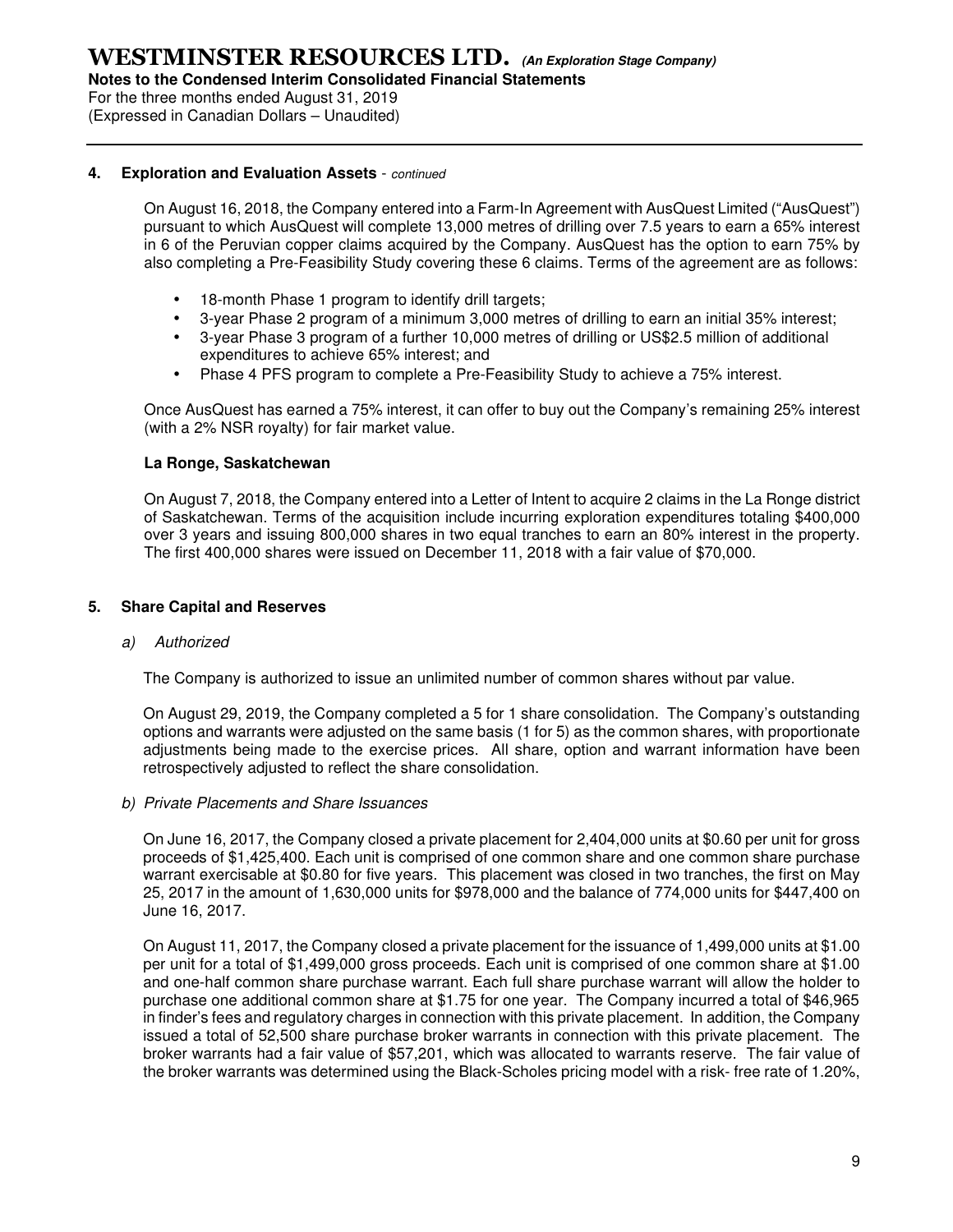**Notes to the Condensed Interim Consolidated Financial Statements** 

For the three months ended August 31, 2019 (Expressed in Canadian Dollars – Unaudited)

#### **5.** Share Capital and Reserve (continued)

volatility factor of 168%, and an expected life of one year.

On November 15, 2017 the Company issued 70,000 units as part of a non-brokered private placement for gross proceeds of \$80,500. Each unit was priced at \$1.15 and consisted of one common share and one-half warrant, with each whole warrant exercisable at \$1.75 for a term of 12 months.

On November 15, 2018, the Company issued 3,800,000 common shares with a fair value of \$2,470,000 pursuant to the acquisition of the Ilo Norte and Ilo Este properties and on January 7, 2019 the Company issued 190,000 common shares with a fair value of \$123,500 which were issuable as finders' fees pursuant to the acquisition.

On December 11, 2018, the Company issued 400,000 common shares pursuant to the La Ronge acquisition with a fair market value of \$70,000.

During the three months ended August 31, 2019, there have not been any share capital transactions other than the 5 for 1 share consolidation.

c) Stock Options

The Company has a stock option plan (the "Plan") in place that allows for the reservation of common shares issuable under the Plan to a maximum of 10% of the number of issued and outstanding common shares of the Company at any given time. The exercise price of any stock option granted under the plan may not be less than the closing price of the Company's shares on the last business day immediately preceding the date of grant.

During the three months ended August 31, 2019, the Company did not grant any stock options, and 270,000 stock options expired.

A summary of the status of the Company's stock options as at August 31, 2019 is presented below:

|          |              |            |           |                      |                                     | Remaining     |           |                |
|----------|--------------|------------|-----------|----------------------|-------------------------------------|---------------|-----------|----------------|
| Exercise |              | Balance at |           | Balance at Expiry    |                                     | contractual   | Number of |                |
| Price    | June 1, 2019 |            | Expired   | August 31, 2019 Date |                                     | life in years |           | options vested |
| 1.55     |              | 270,000    | (270,000) |                      | August 10, 2019                     |               |           |                |
| Totals:  |              | 270,000 -  | 270,000   |                      |                                     |               |           | -              |
|          |              | 1.55       | 1.55      | -                    | Weighted average exercise prices \$ |               |           | -              |

The total share-based compensation expense recorded during the three months ended August 31, 2019 was \$Nil (August 31, 2018 - \$Nil).

#### d) Share Purchase Warrants

During the three months ended August 31, 2019, the Company did not issue any share purchase warrants, and 802,000 share purchase warrants expired.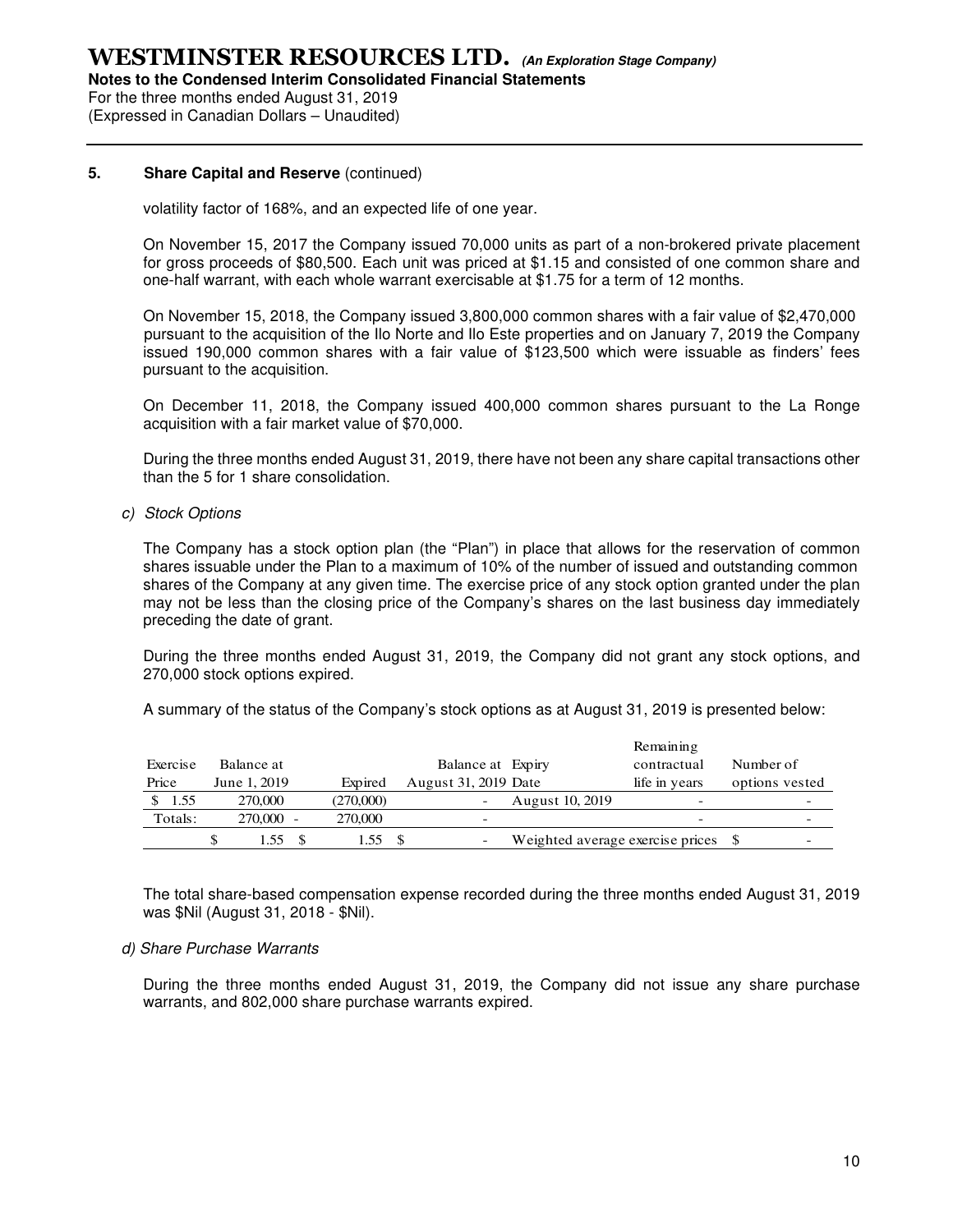For the three months ended August 31, 2019 (Expressed in Canadian Dollars – Unaudited)

> Remaining Exercise Balance at Balance at Balance at Balance at Expiry contractual Price June 1, 2019 Expired August 31, 2019 Date life in years \$ 0.80 1,630,000 1,630,000 1,630,000 1,630,000 1,630,000 1,630,000 1,630,000 1,630,000 1,630,000 1,630,000 1,630,000 1,630,000 1,630,000 1,630,000 1,630,000 1,630,000 1,630,000 1,630,000 1,630,000 1,630,000 1,630,000 1,630 \$ 0.80 774,000 774,000 774,000 June 15, 2022 2.79 \$ 1.75 802,000 (802,000) - August 11, 2019 (802,000) 3,206,000 2,404,000 2.75 \$ 1.04 \$ 1.75 \$ 0.80 Weighted average exercise prices

#### **5.** Share Capital and Reserve (continued)

As at August 31, 2019, all of the above warrants were exercisable.

#### **6. Related Party transactions**

Key management personnel are persons responsible for planning, directing and controlling the activities of the entity, and include all directors and officers. Key management compensation during the three months ended August 31, 2019 and 2018 were as follows:

|                     | Three months ended | Three months ended |
|---------------------|--------------------|--------------------|
|                     | August 31, 2019    | August 31, 2018    |
| Short-term benefits | 61.500             | 70.664             |

Included in short term benefits are the following:

- (i) \$30,000 (2018 \$30,000) in management fees paid or accrued to a company controlled by Jason Cubitt, a director of the Company.
- (ii) \$16,500 (2018 \$11,000) in consulting fees paid or accrued to a company controlled by Alain Voisin, the Company's Chief Financial Officer.
- (iii) \$Nil (2018 \$29,664) in consulting fees recorded under E&E paid to Kerry Griffin, the former Vice President, Exploration.
- (iv) \$15,000 (2018-\$Nil) in director fees accrued to Christopher Gale, a director of the Company.

Included in accounts receivable is \$148,955 (May 31, 2019 - \$148,955) receivable from Jaxon Mining Inc., a Company which has a shared Chief Financial Officer and formerly had shared directors, for shared office space and administrative expenses. During the three months ended August 31, 2019, the Company received \$Nil (2018 - \$Nil) from Jaxon Mining Inc. for shared office and administrative expenses.

Included in accounts payable and accrued liabilities is \$284,750 (May 31, 2019- \$222,800) in key management compensation payable to directors and officers.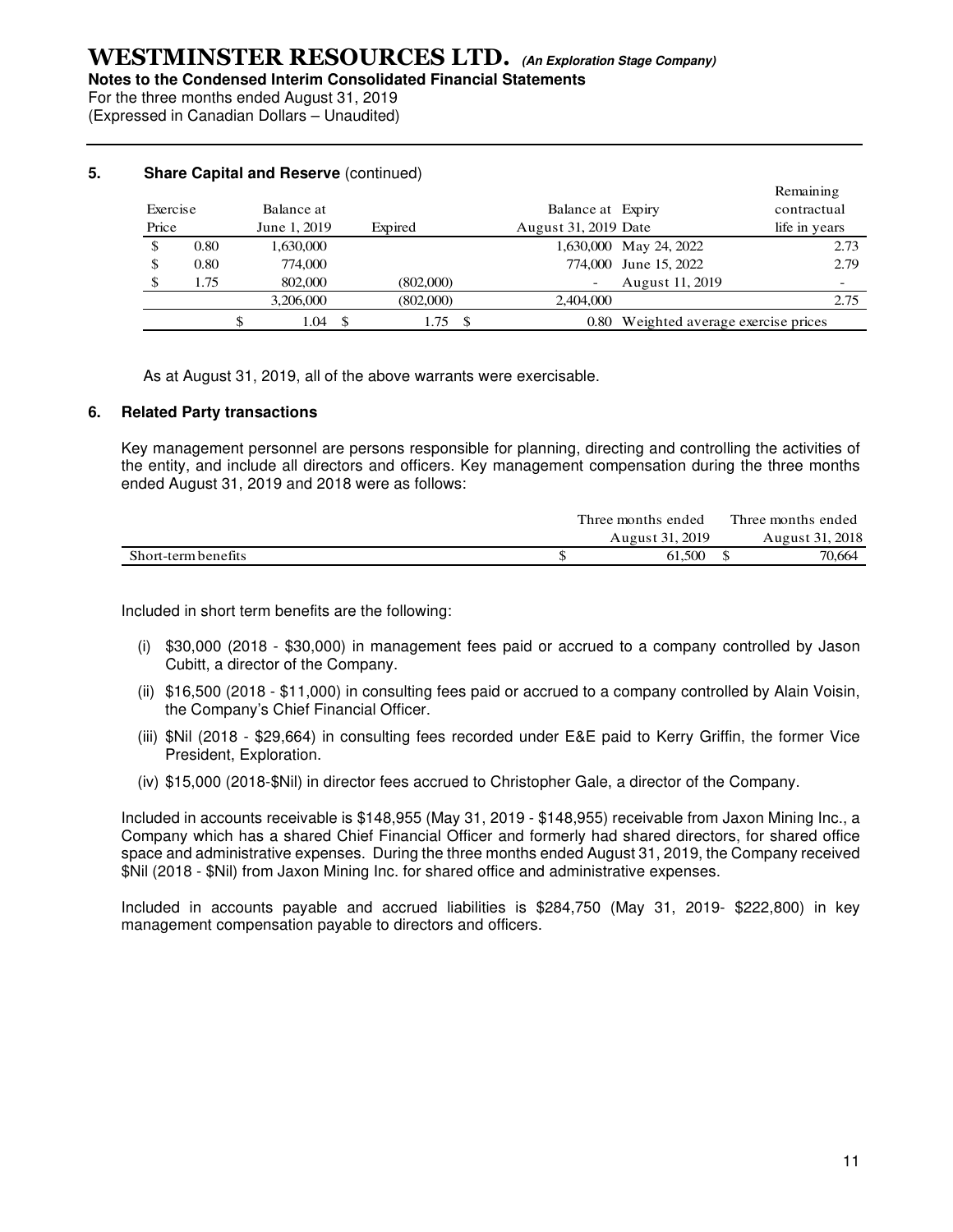For the three months ended August 31, 2019

(Expressed in Canadian Dollars – Unaudited)

#### **7. Capital Assets**

|                           | <b>Office</b><br>furniture and<br>equipment | <b>Field</b><br>equipment | Computer<br>equipment | <b>Office</b><br>lease | Total    |
|---------------------------|---------------------------------------------|---------------------------|-----------------------|------------------------|----------|
|                           | $- $ -$                                     | $-$ \$ -                  | $-$ \$ -              | $-$ \$ -               | $-$ \$ - |
| Cost:                     |                                             |                           |                       |                        |          |
| Balance, May 31, 2019     | 94,962                                      | 74,353                    | 26,428                |                        | 195,743  |
| Additions                 |                                             |                           |                       | 267,938                | 267,938  |
| Balance, August 31, 2019  | 94,962                                      | 74,353                    | 26,428                | 267,938                | 463,681  |
| Accumulated amortization: |                                             |                           |                       |                        |          |
| Balance, May 31, 2019     | 92,613                                      | 61,627                    | 24,831                |                        | 179,071  |
| Charge for the period     | 176                                         | 477                       | 180                   | 34,948                 | 35,781   |
| Balance, August 31, 2019  | 92,789                                      | 62,104                    | 25,011                | 34,948                 | 214,852  |
| Net book value:           |                                             |                           |                       |                        |          |
| Balance, May 31, 2019     | 2,349                                       | 12,726                    | 1,597                 |                        | 16,672   |
| Balance, August 31, 2019  | 2,173                                       | 12,249                    | 1,417                 | 232,990                | 270,024  |

#### **8. Office Lease Liability**

On June 1, 2019, the Company recognized a lease liability on its office lease, resulting from the adoption of the new accounting standard IFRS 16 (Note 3).

| Balance at May 31, 2019                                   |          |
|-----------------------------------------------------------|----------|
| Office Lease Liability recognized on adoption of IFRS 16  | 267,938  |
| Office Lease payments                                     | (41,542) |
| Accretion                                                 | 5,661    |
| Balance at August 31, 2019                                | 232,057  |
|                                                           |          |
| Current lease liability (included in accrued liabilities) | 73.251   |
| Long-term lease liability                                 | 158,806  |
| Total office lease liability at August 31, 2019           | 232,057  |

#### **9. Short-term borrowing**

The Company has entered into arrangements with three lenders to provide funds on a short-term basis.

The arrangement with the first arm's length lender is for up to \$16,000, repayable on demand (not prior to October 15, 2019), with an annual interest rate of 5%. As at August 31, 2019, a total of \$10,950 had been advanced and subsequent to the period, and additional \$5,000 was advanced.

The arrangement with the second arm's length lender is for an amount of \$26,506, repayable on demand (not prior to October 15, 2019) with no provision for interest and preferred creditor status. As at August 31, 2019, the amount of \$26,506 was outstanding.

The arrangement with the third lender is with Ore Capital Partners Ltd., a shareholder of the Company with a common director, for an amount of \$22,410, repayable on demand with no provision for interest. As at August 31, 2019, the amount of \$22,410 was outstanding.

As at August 31, 2019, a combined total of \$59,866 in short-term borrowing was outstanding.